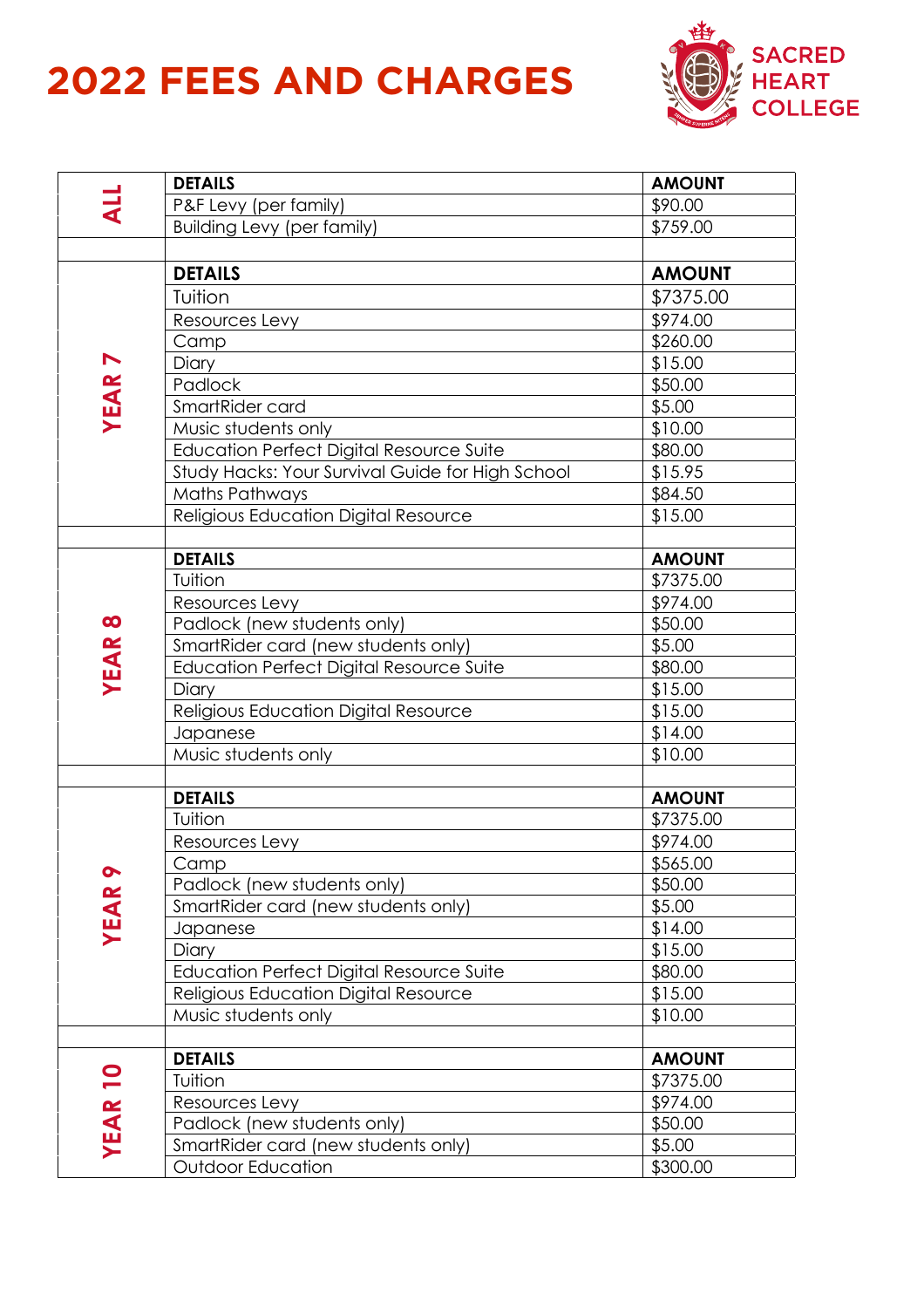## **2022 FEES AND CHARGES**



|               | <b>Physical Education Studies</b>                  | \$150.00       |
|---------------|----------------------------------------------------|----------------|
|               | Japanese                                           | \$59.00        |
|               | Religious Education Digital Resource               | \$15.00        |
|               | Marine Science                                     | \$380.00       |
|               | Music students only                                | \$10.00        |
|               | Dance                                              | \$82.00        |
|               | French                                             | \$45.00        |
|               | English Focus Digital text                         | \$30.00        |
|               | Science                                            | \$30.00        |
|               |                                                    |                |
|               | CareerLink                                         | \$794.00       |
|               |                                                    |                |
|               | <b>DETAILS</b>                                     | <b>AMOUNT</b>  |
|               | Tuition                                            | \$7375.00      |
|               | Resources Levy                                     | \$974.00       |
|               | Padlock (new students only)                        | \$50.00        |
|               | SmartRider card (new students only)                | \$5.00         |
|               | <b>Outdoor Education General</b>                   | \$300.00       |
|               | <b>Outdoor Education ATAR</b>                      | \$300.00       |
|               | <b>Physical Education Studies General</b>          | \$130.00       |
|               | <b>Physical Education Studies ATAR</b>             | \$180.00       |
|               | Marine & Maritime Studies General                  | \$275.00       |
|               | Marine & Maritime Studies ATAR                     | \$355.00       |
|               |                                                    | \$59.95        |
| <b>YEAR11</b> | Physics ATAR                                       |                |
|               | Psychology ATAR                                    | \$34.20        |
|               | <b>Biology ATAR</b>                                | \$184.20       |
|               | <b>Mathematics Essentials</b>                      | \$40.00        |
|               | Dance ATAR & General                               | \$82.00        |
|               | Politics and Law                                   | \$30.00        |
|               | Geography                                          | \$50.00        |
|               | Human Biology ATAR                                 | \$34.20        |
|               | Japanese: Second Language ATAR                     | \$44.00        |
|               | French: Second Language ATAR                       | \$30.00        |
|               | Applied Information Technology ATAR                | \$85.00        |
|               | Music students only                                | \$10.00        |
|               | CareerLink                                         | \$794.00       |
|               | Certificate II in IT, Digital Media and Technology | \$150.00       |
|               | Certificate II and III in Music                    | \$150.00       |
|               |                                                    |                |
|               | <b>AMOUNT</b>                                      | <b>DETAILS</b> |
|               | Tuition                                            | \$7375.00      |
|               |                                                    |                |
|               | Resources Levy                                     | \$974.00       |
| <u>21</u>     | Retreat & activities                               | \$314.00       |
|               | Padlock (new students only)                        | \$50.00        |
|               | SmartRider card (new students only)                | \$5.00         |
| <b>YEAR</b>   | Applied Information Technology ATAR (new students  | \$85.00        |
|               | only)                                              |                |
|               | <b>Biology ATAR</b>                                | \$48.20        |
|               | Dance                                              | \$82.00        |